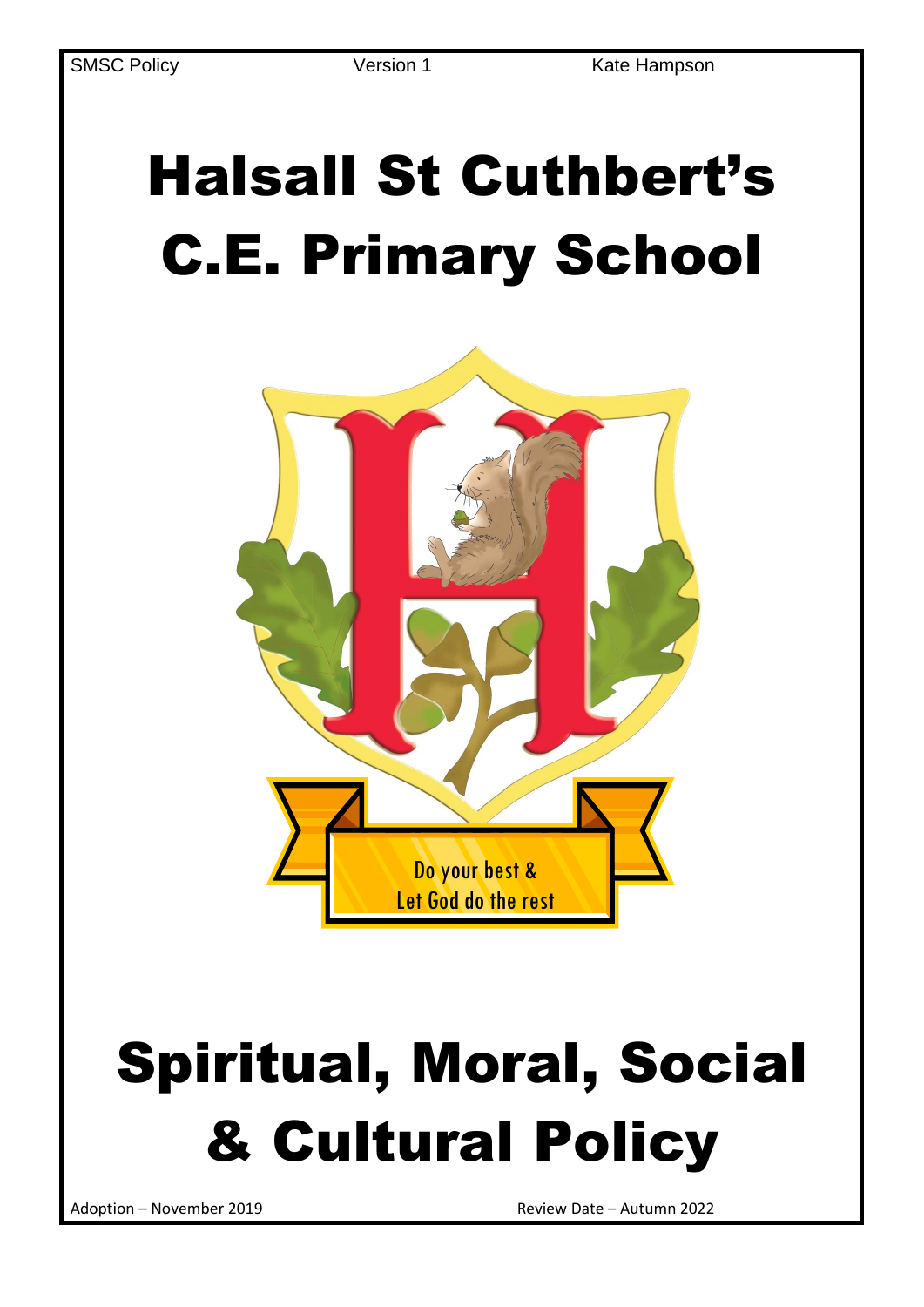### **Mission Statement**

We aim to provide a Christian setting in which all our children can grow in an atmosphere of love and understanding. We strive to:

- Promote a feeling of being a part of God's family.
- Develop relationships between staff and children so that all are valued and given respect.
- Develop and strengthen our links with the parish and its community.
- Provide good Christian role models for the children.
- Encourage children to care for each other, their families, the community, the environment and God's living world.
- Through daily worship, praise, the teaching of RE and links with the church, provide a firm grounding in the Christian faith whilst respecting the integrity of other traditions.
- Strengthen in each of our children, the Christian virtues of love, integrity, tolerance, compassion and kindness.

# **School Ethos and overview**

Halsall St. Cuthbert's CE Primary School promotes a Christian ethos, and, by example and direct teaching, follows and promotes the teachings of Jesus, whilst recognising that not all of its members will be practising Christians.

We recognise that the personal development of pupils, spiritually, morally, socially and culturally, plays a significant part in their ability to learn and achieve. We therefore aim to provide an education that provides pupils with opportunities to explore and develop their own values and beliefs, spiritual awareness, high standards of personal behaviour, a positive caring attitude towards other people, an understanding of their social and cultural traditions and an appreciation of the diversity and richness of other cultures.

This is a whole school issue. All curriculum areas have a contribution to make to the child's spiritual, moral, social and cultural development and opportunities for this will be planned in each area of the curriculum. The integrity and spirituality of pupils from other faith backgrounds will be respected and explored. The diversity of spiritual traditions will be recognised, and pupils will be given access to alternative views.

All adults will model and promote expected behaviour, treating all people as unique and valuable individuals and showing respect for pupils and their families. The school community will be a place where pupils can find acceptance for themselves as unique individuals, and where forgiveness and the opportunity to start again is fundamental to the ethos of the school.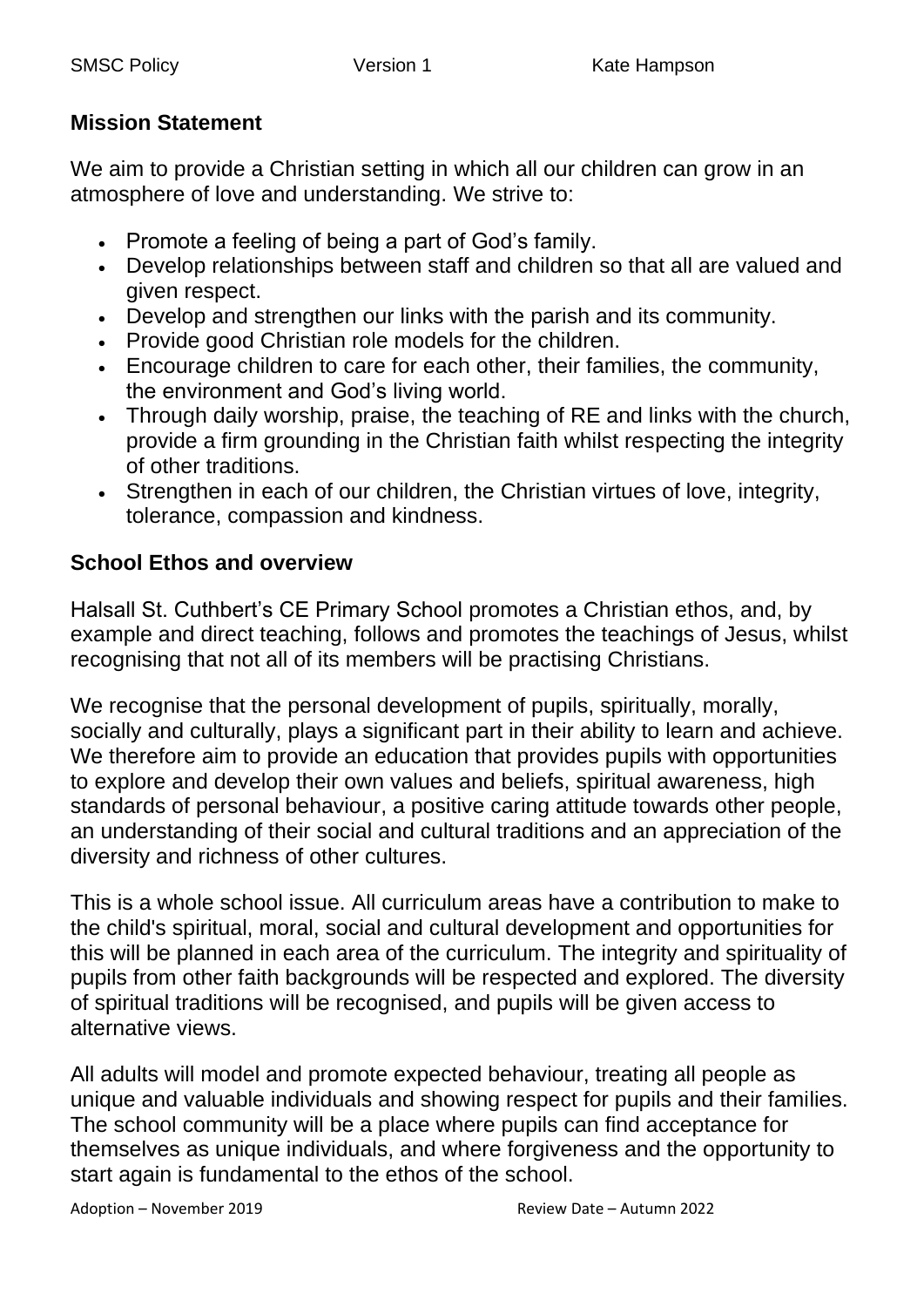Pupils should learn to differentiate between right and wrong in as far as their actions affect other people. They will be encouraged to value themselves and others. Pupils should understand the need for rules and the need to abide by rules for the good of everyone. School and classroom rules should reflect, reiterate, promote and reward acceptable behaviour and provide opportunities to celebrate pupils' work and achievements.

All curriculum areas should seek to use illustrations and examples drawn from as wide a range of cultural contexts as possible. This will be reflected in teacher's planning and purchasing decisions.

### **Aims and Principles**

- To ensure that everyone connected with the school is aware of our values and principles.
- To ensure a consistent approach to the delivery of SMSC issues through the curriculum and the general life of the school.
- To ensure that a pupil's education is set within a context that is meaningful and appropriate to their age, aptitude and background.
- To ensure that pupils know what is expected of them and why.
- To give each pupil a range of opportunities to reflect upon and discuss their beliefs, feelings and responses to personal experience.
- To enable pupils to develop an understanding of their individual and group identity.
- To enable pupils to begin to develop an understanding of their social and cultural environment and an appreciation of the many cultures that now enrich our society.
- To give each pupil the opportunity to explore social and moral issues, and develop a sense of social and moral responsibility.

# **Spiritual Development**

As a school we aim to provide learning opportunities that will enable pupils to:

- Sustain their self-esteem in their learning experience.
- Develop their capacity for critical and independent thought.
- Foster their emotional life and express their feelings.
- Experience moments of stillness and reflection.
- Discuss their beliefs, feelings, values and responses to personal experiences.
- Form and maintain worthwhile and satisfying relationships.
- Reflect on, consider and celebrate the wonders and mysteries of life.
- Recognise and reflect on Christian approaches to Spiritual Development.
- As adults we endeavour to promote positive behaviour through example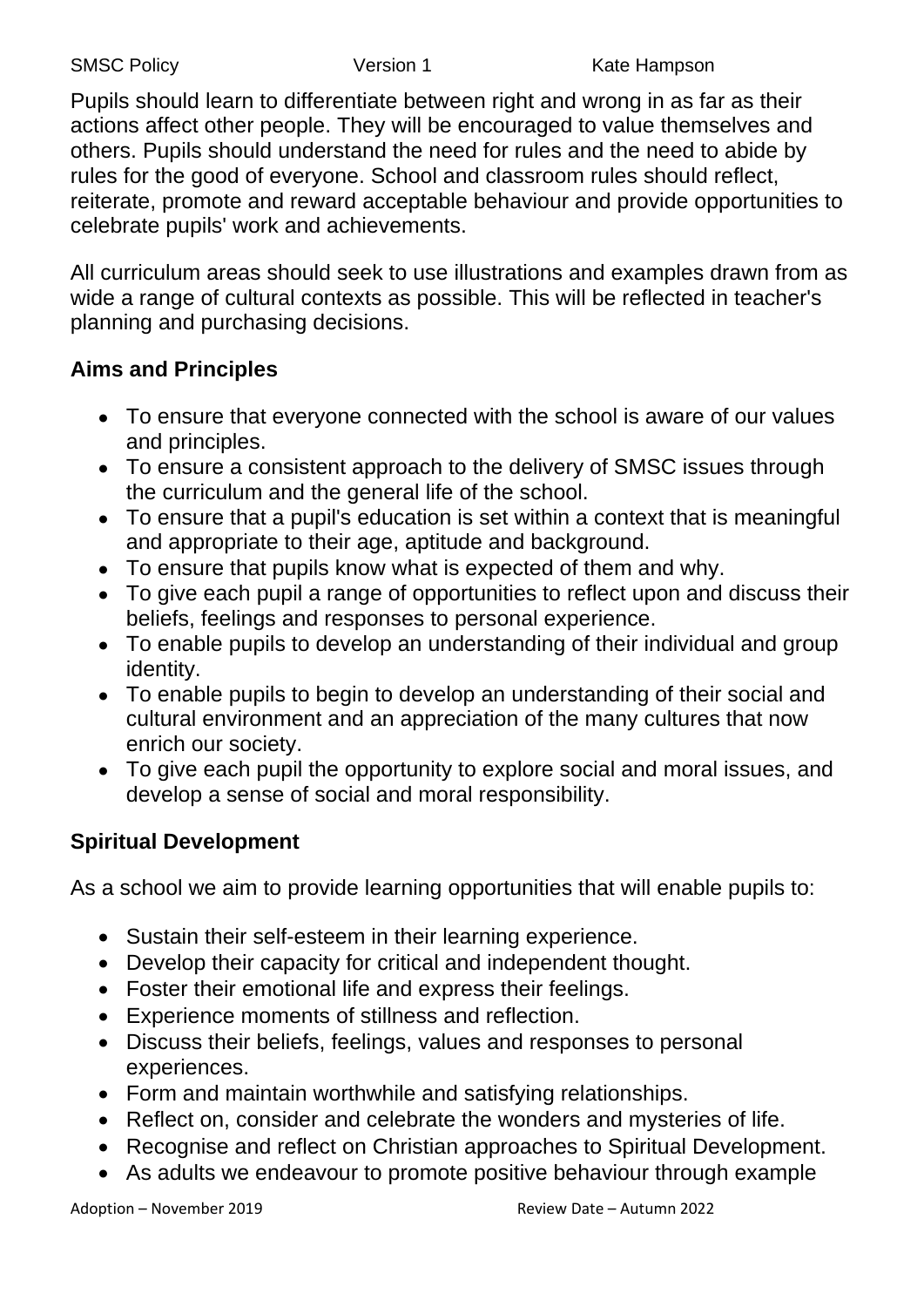### **Moral development**

As a school we aim to provide learning opportunities that will enable pupils to:

- Recognise the unique value of each individual.
- Recognise the challenge of Jesus' teaching.
- Listen and respond appropriately to the views of others.
- Gain the confidence to cope with setbacks and learn from mistakes.
- Take initiative and act responsibly with consideration for others.
- Distinguish between right and wrong.
- Show respect for the environment.
- Make informed and independent judgments.

# **Social Development**

As a school we aim to promote opportunities that will enable pupils to:

- Develop an understanding of their individual and group identity.
- Learn about service in the school and wider community.
- Begin to understand the Christian imperative for social justice and a concern for the disadvantaged.

### **Cultural Development**

As a school we aim to promote opportunities that will enable pupils to:

- Recognise the value and richness of cultural diversity in Britain, and how these influence individuals and society.
- Recognise Christianity as a world faith.
- Develop an understanding of their social and cultural environment.
- Develop an understanding of Britain's local, national, European, Commonwealth and global dimensions.

### **Teaching and Organisation**

Development in SMSC will take place across all curriculum areas, within activities that encourage pupils to recognise the spiritual dimension of their learning, reflect on the significance of what they are learning, and to recognise any challenges that there may be to their own attitude and lifestyle.

All curriculum areas should seek illustrations and examples drawn from as wide a range of cultural contexts as possible.

Class discussions and circle time will give pupils opportunities to: